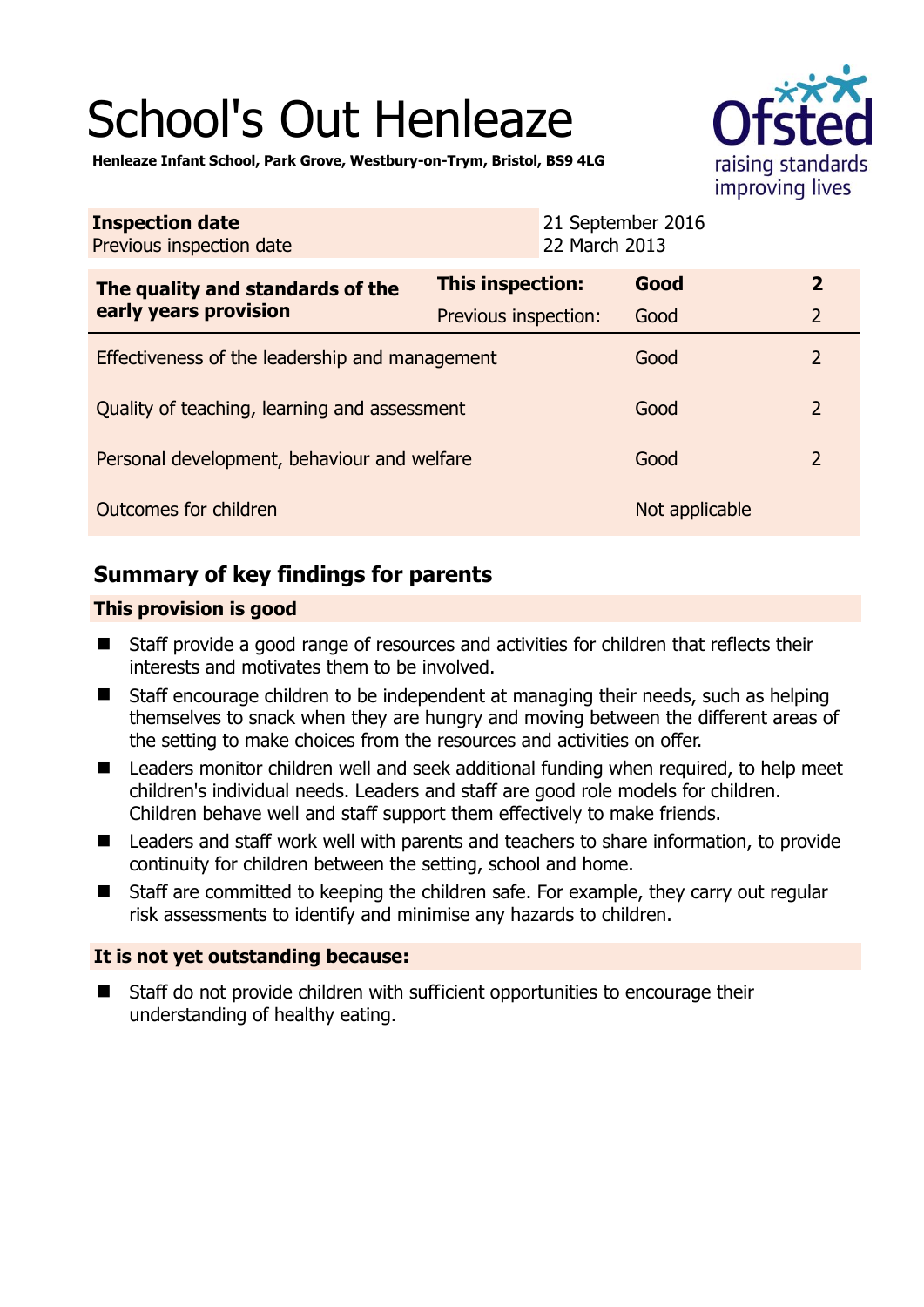## **What the setting needs to do to improve further**

## **To further improve the quality of the early years provision the provider should:**

**P** provide more activities and opportunities to help children to learn about the importance of healthy lifestyles.

#### **Inspection activities**

- The inspector spoke to staff, children and the management team at appropriate times.
- The inspector sampled a range of documentation, such as attendance records, induction procedures, staff suitability checks and children's observations.
- The inspector spoke to the parents to take in to account their views and opinions.
- The inspector observed the quality of teaching and interactions with children and staff, during indoor and outdoor activities, and assessed the impact this has on children's learning.

#### **Inspector**

Victoria Nicolson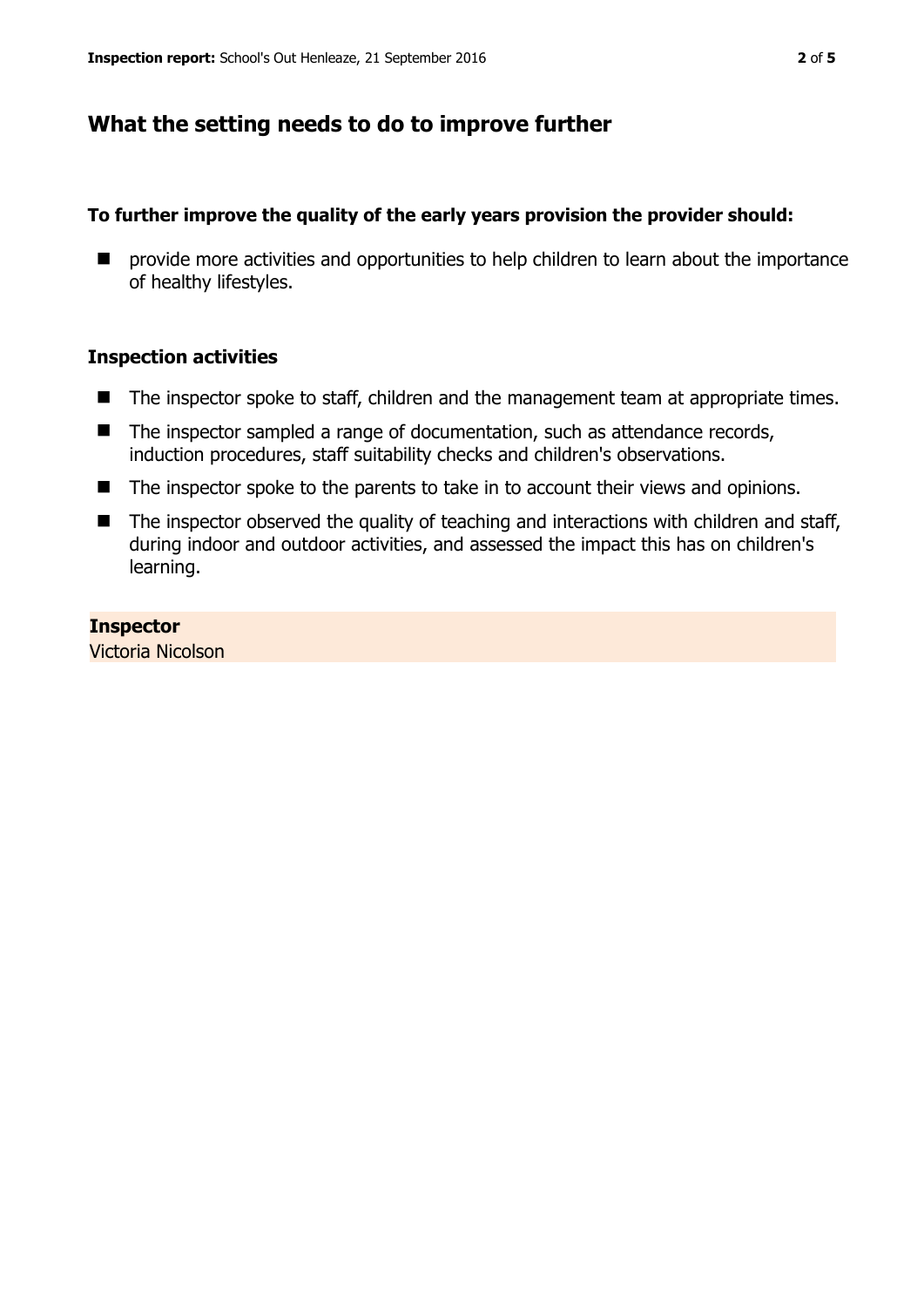## **Inspection findings**

#### **Effectiveness of the leadership and management is good**

The qualified manager has high expectations of staff and children. Safeguarding is effective. The leaders and staff demonstrate a good knowledge of child protection and have a good understanding of their responsibility to report concerns. Leaders reflect on the provision regularly and encourage parents to contribute their views, to help prioritise areas for improvement. Leaders monitor staff's suitability and performance well. They support staff to improve their knowledge and skills to benefit children, such as through inhouse training and working towards childcare qualifications. Parents are happy and praise the staff for the support and guidance that they offer to each child and family.

#### **Quality of teaching, learning and assessment is good**

Staff have good relationships with the children and get to know them well. Staff speak to children about their interests, their experiences and their home life, asking useful questions to encourage children to think and respond. Staff observe children, and they encourage a two-way flow of information sharing with parents and school teachers. They use this information to plan and provide a good range of activities that complement children's learning and development at school, and at home. Children engage in activities well. For example, they enjoyed choosing resources to create masks and puppets, developing their imagination and creativity. Staff support children who have limited communication and language skills well, such as using signs and symbols to help them to communicate their needs.

#### **Personal development, behaviour and welfare are good**

Leaders implement successful systems to help children to settle and feel secure in the setting. For example, the key-person system helps to smooth children's move from school to the setting, supporting their emotional well-being. The buddy system pairs older children with younger ones, helping them to build confidence and develop relationships in the setting. Leaders and staff encourage children to share their views and opinions, for example, using the club council. Children have opportunities to take ownership of the club, for instance, through voting and elections. Staff support children to be kind and inclusive, such as through the recently introduced 'employee of the month' and 'star of the week' schemes. Children are confident and show good levels of concentration in their chosen activities. They benefit from being physically active in the fresh air after their day at school. For example, they relish hunting for bugs in the outdoor area and enjoy playing games that staff organise, such as football, skipping and tag.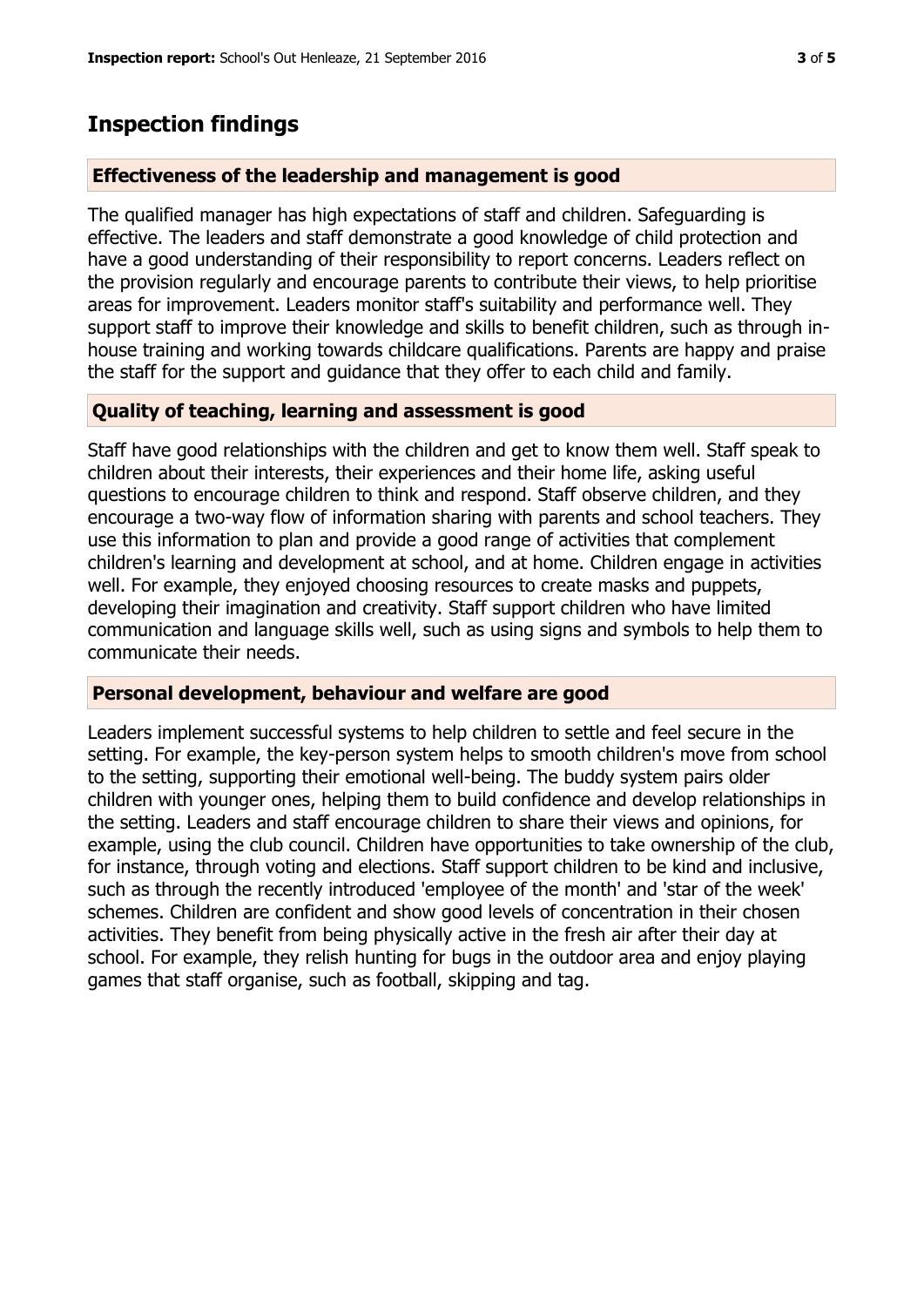# **Setting details**

| Unique reference number                             | EY359805                                                                             |  |
|-----------------------------------------------------|--------------------------------------------------------------------------------------|--|
| <b>Local authority</b>                              | <b>Bristol City</b>                                                                  |  |
| <b>Inspection number</b>                            | 1062086                                                                              |  |
| <b>Type of provision</b>                            | Out of school provision                                                              |  |
| Day care type                                       | Childcare - Non-Domestic                                                             |  |
| <b>Registers</b>                                    | Early Years Register, Compulsory Childcare<br>Register, Voluntary Childcare Register |  |
| Age range of children                               | $4 - 8$                                                                              |  |
| <b>Total number of places</b>                       | 60                                                                                   |  |
| Number of children on roll                          | 0                                                                                    |  |
| Name of registered person                           | School's Out Henleaze                                                                |  |
| <b>Registered person unique</b><br>reference number | RP905299                                                                             |  |
| Date of previous inspection                         | 22 March 2013                                                                        |  |
| <b>Telephone number</b>                             | 07847 479 626                                                                        |  |

School's Out Henleaze registered in 2008. It is managed by a voluntary committee. The after-school scheme is open each weekday during school term times from 3.30pm to 5.30pm. The holiday scheme operates from 8.15am to 5.30pm each weekday during school holidays, except for Christmas week. The setting employs 16 staff. Of these, 10 hold relevant childcare qualifications. The manager and one other staff member hold qualified teacher status, four staff hold a childcare qualification at level 3 and four staff hold a childcare qualification at level 2.

This inspection was carried out by Ofsted under sections 49 and 50 of the Childcare Act 2006 on the quality and standards of provision that is registered on the Early Years Register. The registered person must ensure that this provision complies with the statutory framework for children's learning, development and care, known as the early years foundation stage.

Any complaints about the inspection or the report should be made following the procedures set out in the guidance 'Complaints procedure: raising concerns and making complaints about Ofsted', which is available from Ofsted's website: www.gov.uk/government/organisations/ofsted. If you would like Ofsted to send you a copy of the guidance, please telephone 0300 123 4234, or email enquiries@ofsted.gov.uk.